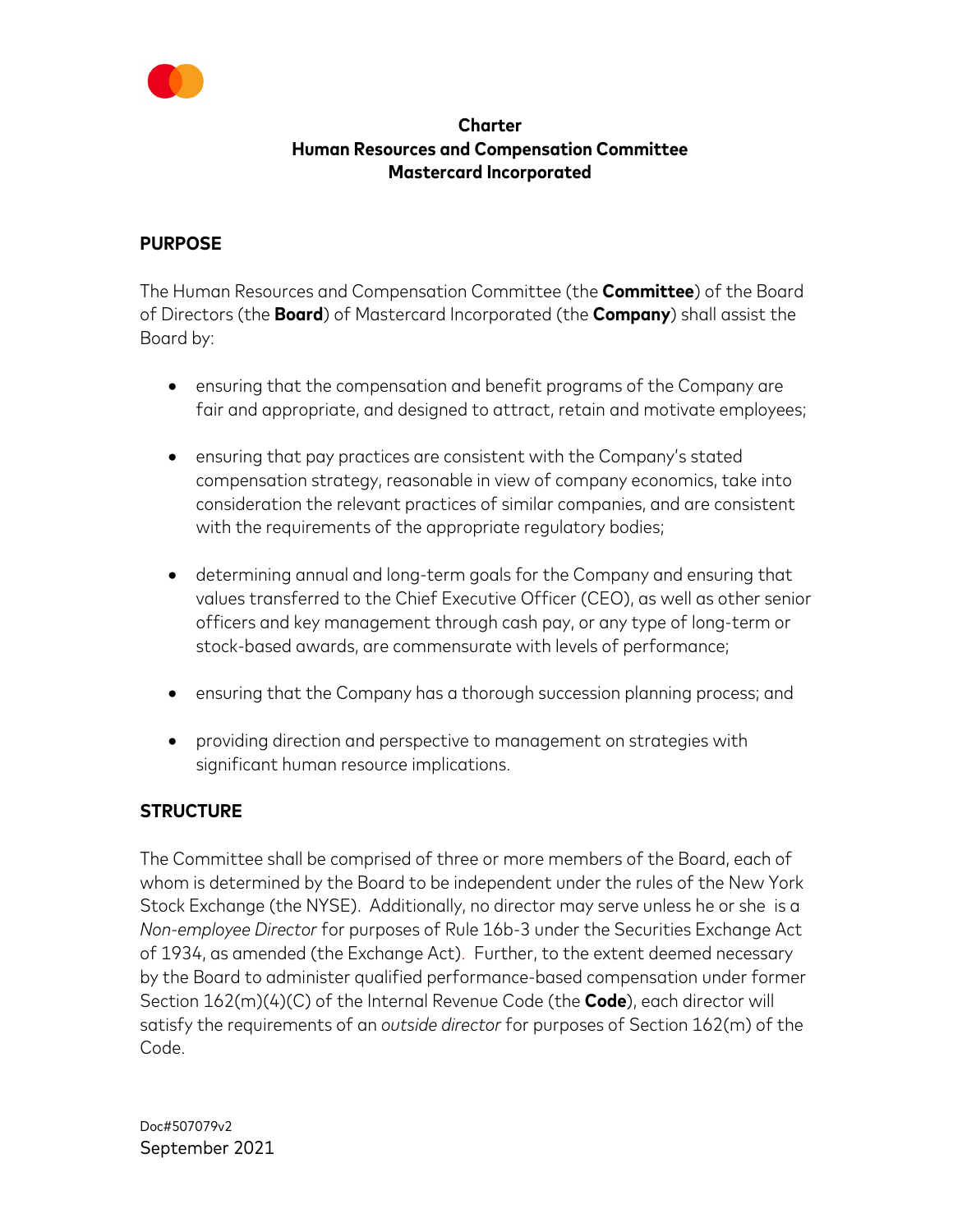At least two-thirds of the members of the Committee shall be directors who are not Industry Directors (as defined in the Company's certificate of incorporation).

The members of the Committee shall be appointed by the Board and shall serve until their respective successors are duly elected and qualified or until their earlier resignation or removal. The members of the Committee may be removed, with or without cause, by the Board.

Unless a Chairperson is elected by the Board, the members of the Committee shall designate a Chairperson by majority vote of the full Committee membership. The Committee Chairperson shall be entitled to cast a vote to resolve any ties. The Committee Chairperson will chair all regular sessions of the Committee and, in consultation with other members of management and/or the Committee, set the agenda for Committee meetings. In the absence of the Committee Chairperson, the Committee shall select another member to preside.

The Committee may form subcommittees composed of two or more directors for any purpose that the Committee deems appropriate and may delegate to such subcommittees such power and authority as the Committee deems appropriate.

The CEO is given full authority, which may be delegated, to determine the compensation and benefits for all other non-Section 16 employees of the Company whose pay is not subject to Committee approval.

The Committee may delegate to the Benefits Committee (or successor or similar entities) the review and approval of legally required or non-material changes to compensation and benefit plans in accordance with agreed upon parameters.

## **RESOURCES**

The Committee, in discharging its oversight role, may study or investigate any matter of interest or concern that the Committee deems appropriate and shall have the sole authority to engage and terminate any compensation consultant, independent counsel and other advisors as it determines necessary or appropriate to carry out its duties, including the authority to approve the fees payable to such firms or advisors and any other terms of retention.

The Company shall provide appropriate funding, as determined by the Committee, for any advisors that the Committee chooses to engage, as well as funding for the payment of ordinary Committee administrative expenses that are necessary and appropriate in carrying out its duties.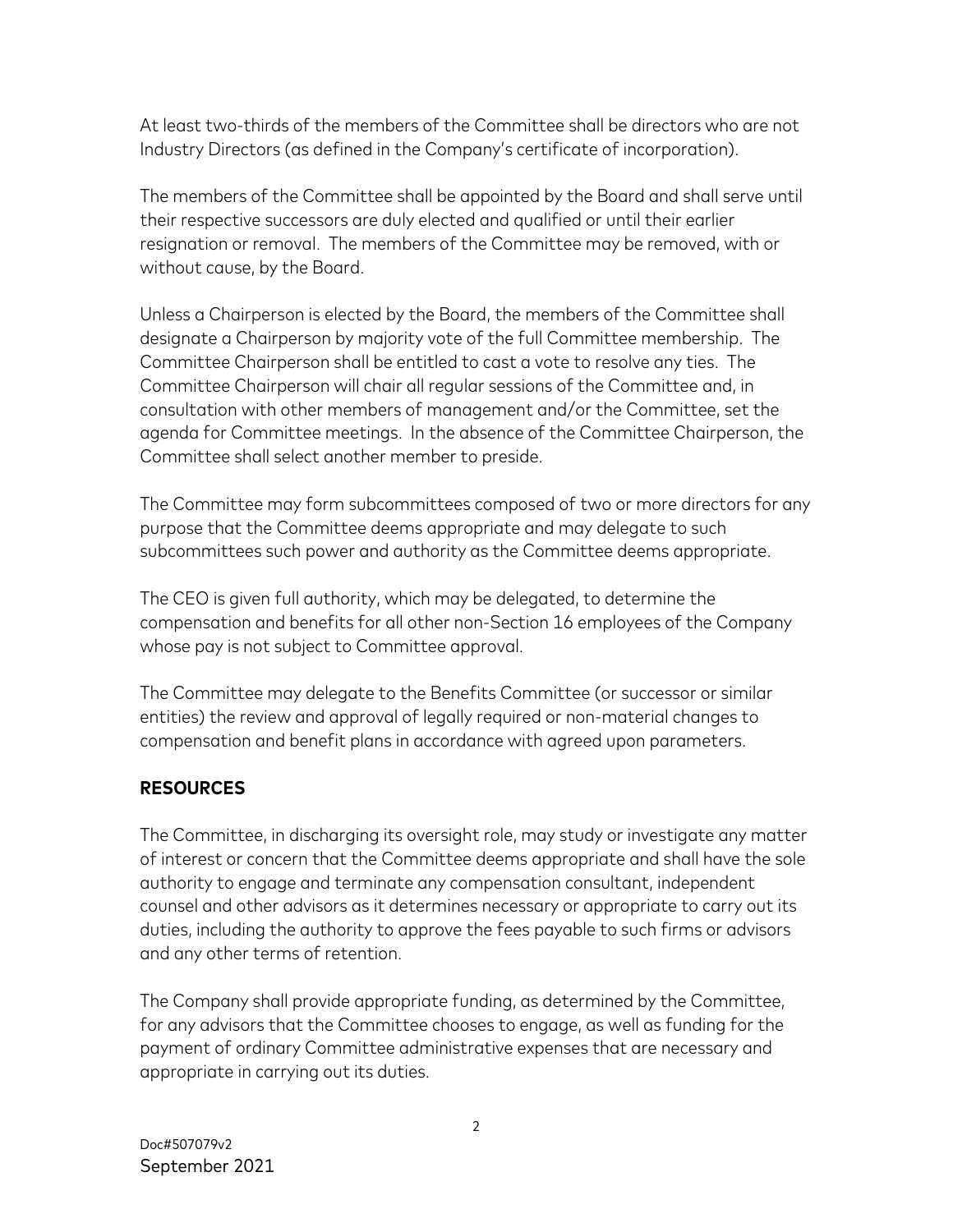The Committee shall report regularly to the Board on its meetings and discussions. The Committee shall review with the Board significant issues that arise at Committee meetings. The report may be an oral report given by the Committee Chairperson or other Committee member.

The Committee shall maintain minutes or other records of meetings and activities of the Committee.

## **MEETINGS**

The Committee shall meet at least four times annually, or more frequently as circumstances dictate. The Chairperson of the Board or any member of the Committee may call meetings of the Committee. Advance notice of Committee meetings shall be given as required by the certificate of incorporation and by-laws of the Company for meetings of the Board.

All non-management directors that are not members of the Committee may attend meetings of the Committee but may not vote. The Committee may also appoint non-management directors as non-voting advisors to the Committee. Additionally, the Committee may invite to its meetings any director, member of management or others as it deems appropriate to assist it in carrying out its responsibilities.

A majority of the Committee shall constitute a quorum for the transaction of business, and the act of a majority of those present at any meeting at which there is a quorum shall be the act of the Committee.

# **RESPONSIBILITIES AND DUTIES**

The following are the duties the Committee will undertake in carrying out its responsibilities. The Committee may carry out additional duties and adopt additional policies and procedures as needed. The Committee shall also assume additional duties and responsibilities delegated to it by the Board from time to time.

## *Compensation, Benefit Plans and Human Resources*

1. Review and, as appropriate, approve material changes to the Company's stated compensation and benefits framework to ensure that employees are treated equitably and rewarded appropriately for their contributions to Company growth and profitability. The Committee will also ensure that the executive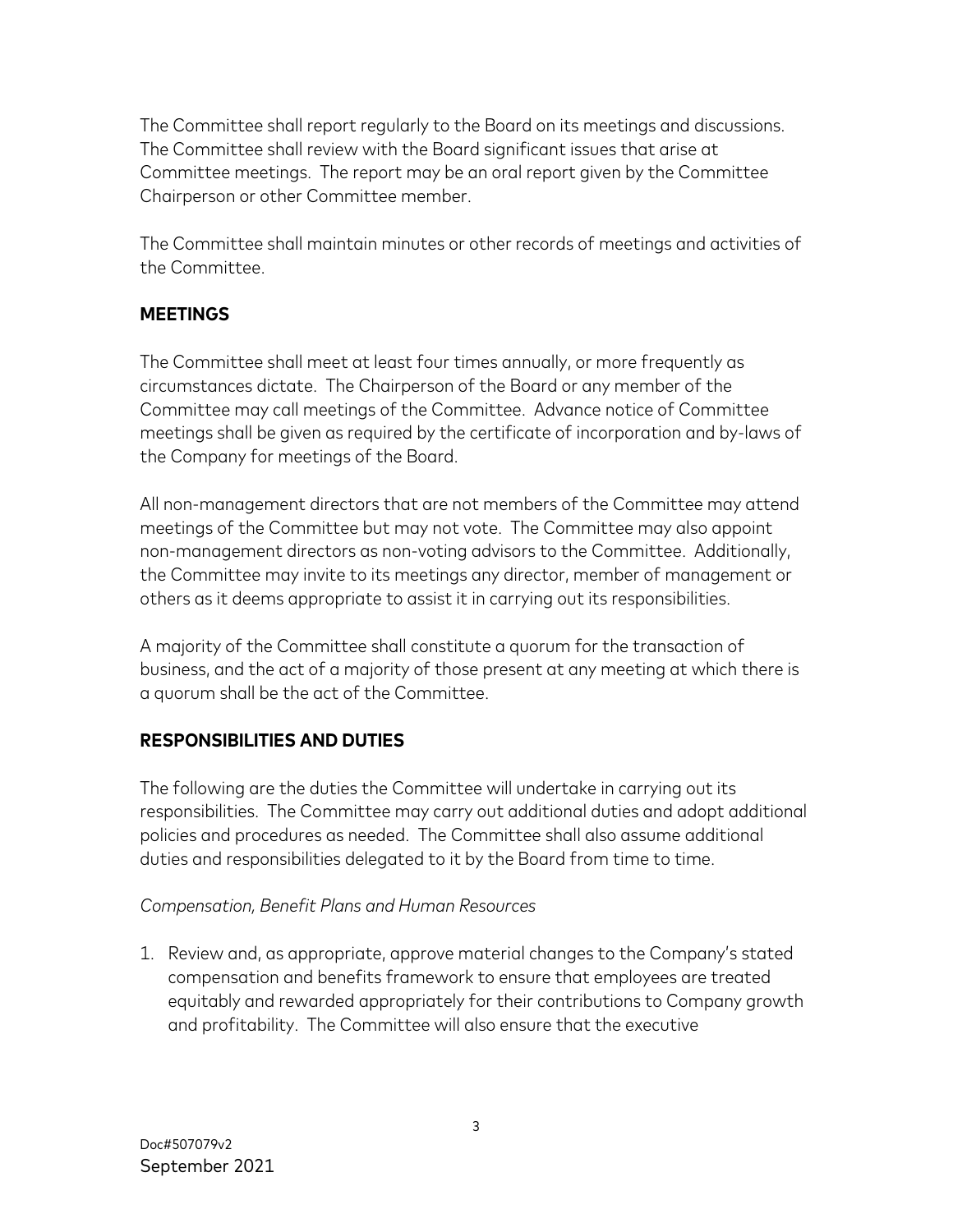compensation strategy supports the organization's objectives and stockholder interests.

- 2. Review the Company's compensation and benefit policies and programs (including design, administration, participation, and compliance). Approve significant and material changes to, or introduction of, the Company's compensation or benefit plans subject, where appropriate, to stockholder or Board approval.
- 3. Review and approve the Company's annual and long-term cash or equity incentive compensation plans subject, where appropriate, to stockholder or Board approval, and ensure that they are administered in a manner consistent with the Company's rewards strategy and intended purpose as well as with the terms of the plans/programs.
- 4. Review and, as appropriate, make recommendations to the Board with respect to the Company's incentive compensation plans that have company-wide impact and are significant and material in nature.
- 5. Review, on at least an annual basis, management's assessment of whether risks arising from the Company's compensation policies and practices for all employees, including non-executive officers, are reasonably likely to have a material adverse effect on the Company.
- 6. Periodically review key diversity initiatives and Human Resources policies and practices, including those related to organizational engagement and effectiveness and employee development programs.
- 7. Review and approve change-in-control retention and/or severance plans.

#### *Executive and Director Compensation*

- 8. Review and approve corporate goals and objectives relevant to the CEO and other executive officers' compensation, including annual and long-term performance objectives and compensation or benefit plans.
- 9. Establish and periodically review and approve: (a) peer group criteria for benchmarking purposes and (b) peer group composition.
- 10. Periodically review and approve management and director stock ownership guidelines, as applicable.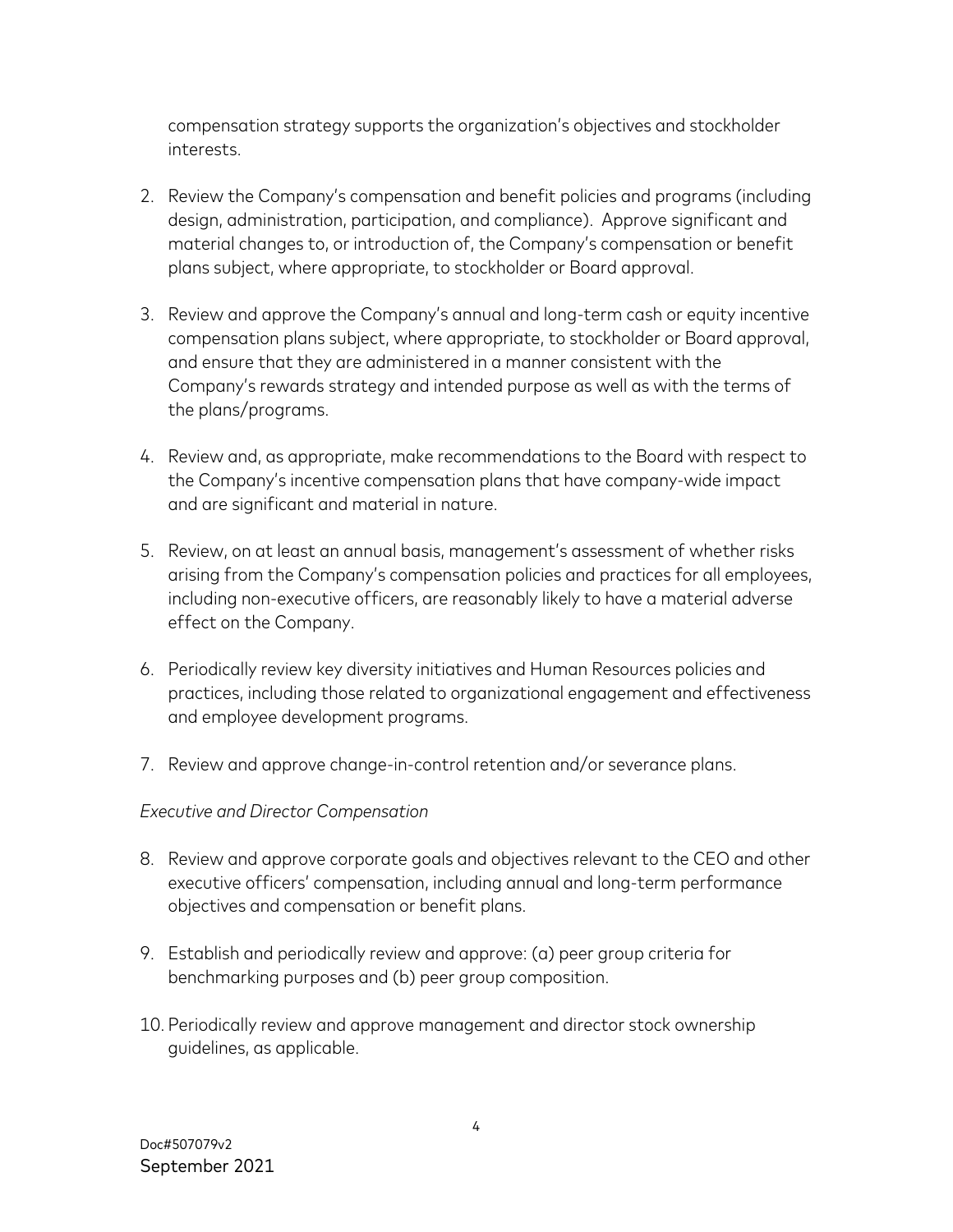- 11. Review annually the total compensation for the CEO and the goals and objectives approved by the Committee relevant to such compensation. Evaluate the CEO's performance against goals and objectives, and determine and approve the CEO's compensation based on this evaluation.
- 12. Meet with the CEO on at least an annual basis to review and approve the CEO's recommendations with respect to the individual elements of total direct compensation (base salary, annual bonus and long-term incentive) for the executive officers other than the CEO, as well as any other select members of management as requested from time to time by the Committee. The Committee may take into account the CEO's recommendation and evaluation of each individual's performance and the Company's performance, and such other factors as the Committee deems appropriate.
- 13.Discuss the results of the stockholder advisory vote on "say-on-pay," if any, with regard to the named executive officers.
- 14. Review and, to the extent not determined by the Board, approve remuneration of the Board, including, as appropriate, retainers, other fees, chairperson fees, longterm incentive compensation, benefits and perquisites.
- 15. Review, approve and/or recommend to the Board, as appropriate, any employment, consulting, retention, severance, change in control agreements, or other supplemental plans for the CEO, executive officers of the Company, former executives of the Company, or Board members, as may be applicable.

#### *Succession Planning*

16. Regularly review the succession planning process for senior level positions and executives of the Company.

#### *Other*

17. The Committee shall undertake an independent assessment prior to retaining or otherwise selecting any compensation consultant, legal counsel or other advisers that will provide advice to the Committee, taking such factors into account and as otherwise may be required by the NYSE from time to time. The Committee shall evaluate, on at least an annual basis, whether any work by the Committee's compensation consultant raised any conflict of interest and shall be directly responsible for the appointment, compensation and oversight of the work of any such advisor retained by the Committee. The Committee shall pre-approve any